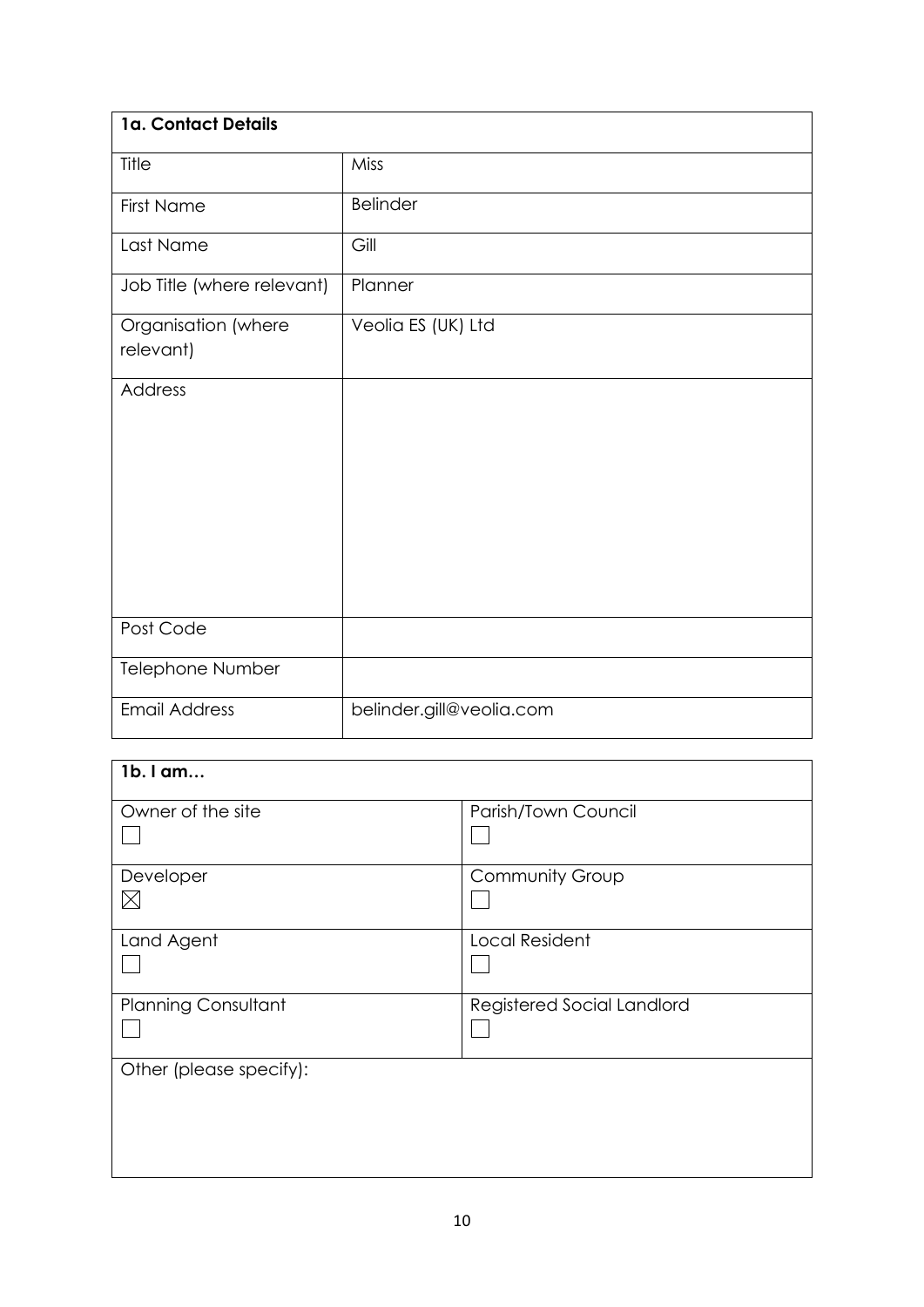|                                  | 1c. Client/Landowner Details (if different from question 1a) |
|----------------------------------|--------------------------------------------------------------|
| Title                            |                                                              |
| <b>First Name</b>                |                                                              |
| Last Name                        |                                                              |
| Job Title (where relevant)       |                                                              |
| Organisation (where<br>relevant) |                                                              |
| Address                          |                                                              |
| Post Code                        |                                                              |
| Telephone Number                 |                                                              |
| <b>Email Address</b>             |                                                              |

| 2. Site Details                                                                                                                                                                                                |                                                                                  |
|----------------------------------------------------------------------------------------------------------------------------------------------------------------------------------------------------------------|----------------------------------------------------------------------------------|
| Site location / address and post<br>code<br>(please include as an attachment<br>to this response form a location<br>plan of the site on an scaled OS<br>base with the boundaries of the<br>site clearly shown) | Earnest Gage Avenue, Longwater Industrial<br>Estate, Costessey, Norwich NR5 OTL. |
| Grid reference (if known)                                                                                                                                                                                      |                                                                                  |
| Site area (hectares)                                                                                                                                                                                           | Approximately 2 ha                                                               |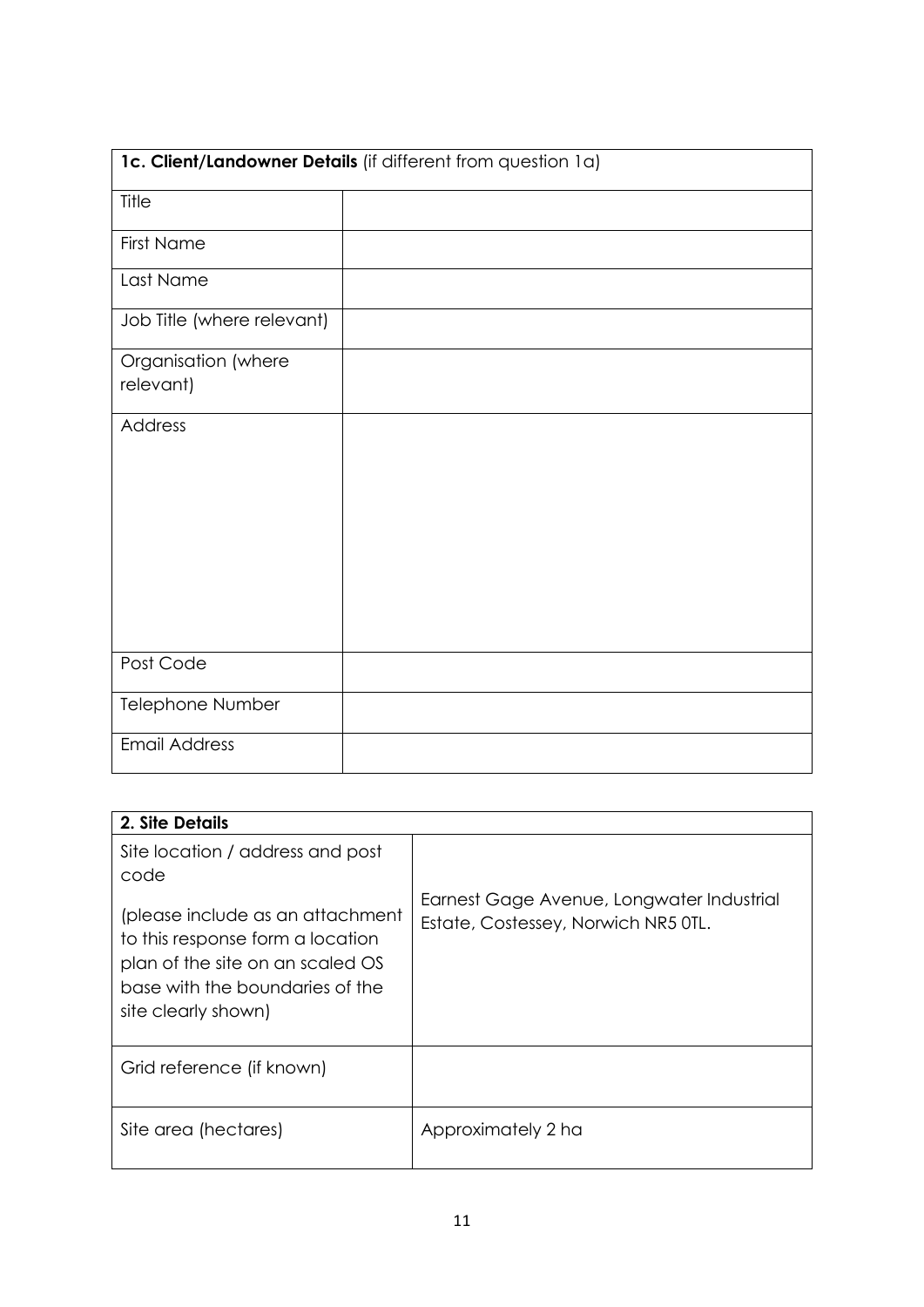| <b>Site Ownership</b>                                    |                                                                                                                                                                |                                                                           |
|----------------------------------------------------------|----------------------------------------------------------------------------------------------------------------------------------------------------------------|---------------------------------------------------------------------------|
| 3a. I (or my client)                                     |                                                                                                                                                                |                                                                           |
| Is the sole owner of the<br>site                         | Is a part owner of the site                                                                                                                                    | Do/Does not own (or hold<br>any legal interest in) the<br>site whatsoever |
|                                                          |                                                                                                                                                                | M                                                                         |
|                                                          | 3b. Please provide the name, address and contact details of the site's<br>landowner(s) and attach copies of all relevant title plans and deeds (if available). |                                                                           |
| 3c. If the site is in multiple<br>landownerships do all  | Yes                                                                                                                                                            | <b>No</b>                                                                 |
| landowners support your<br>proposal for the site?        |                                                                                                                                                                |                                                                           |
| of the sites owners support your proposals for the site. | 3d. If you answered no to the above question please provide details of why not all                                                                             |                                                                           |

## **Current and Historic Land Uses 4a. Current Land Use** (Please describe the site's current land use e.g. agriculture, employment, unused/vacant etc.) Employment. The site was previously operated by European Metal Recycling Limited (EMR). A majority of the site is finished in concrete. Buildings of a minor scale and redundant plant/machinery associated with the previous uses remain onsite. The site has been vacant for the last few years however the eastern area of the site is being used for the overnight parking of Heavy Goods Vehicles. **4b. Has the site been previously**  Yes | No **developed?**  $\boxtimes$  $\Box$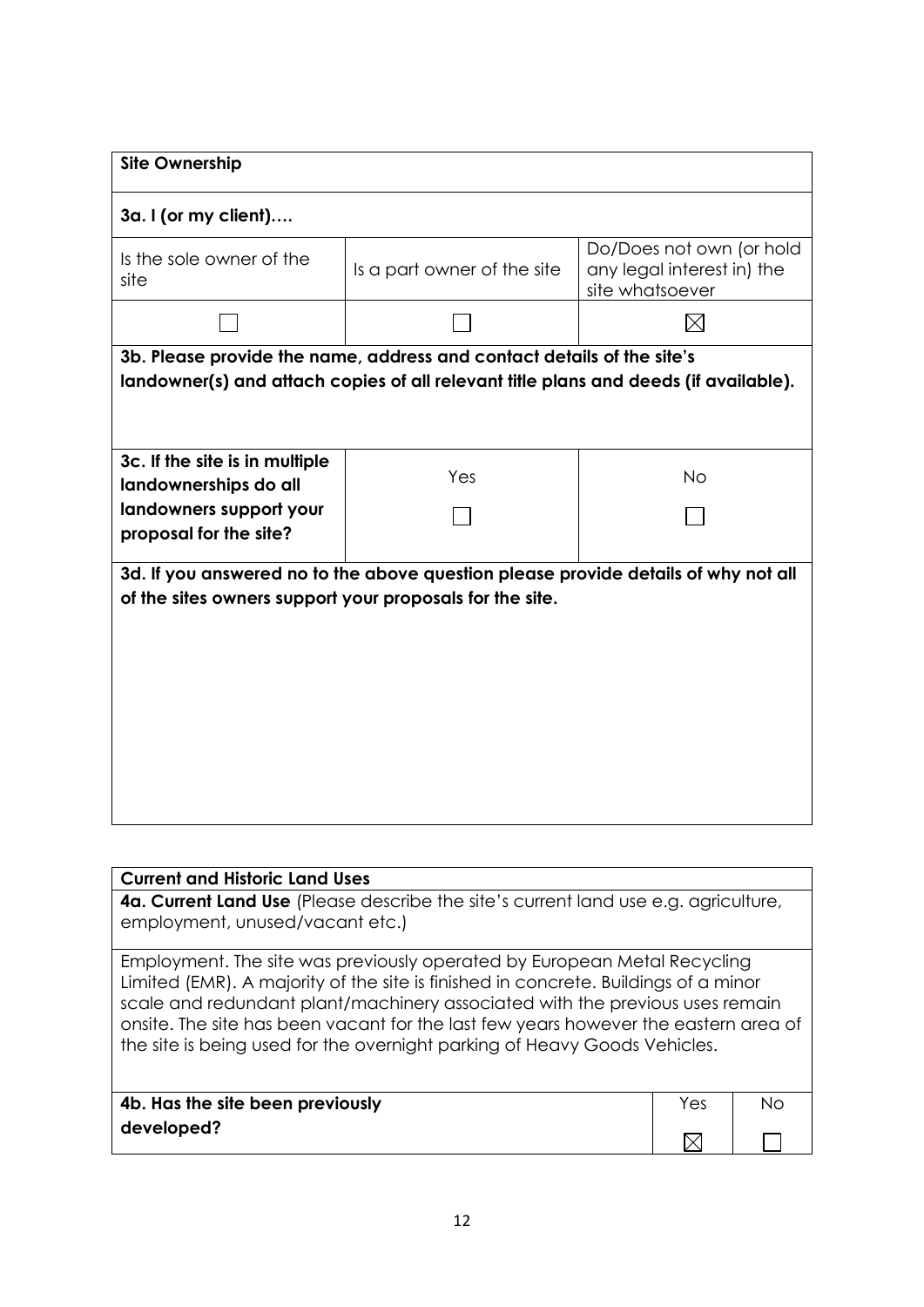**4c. Describe any previous uses of the site.** (please provide details of any relevant historic planning applications, including application numbers if known)

- O7/74/2182F Use of land for scrap metal breaking and storage, haulage business and office – Approved 28<sup>th</sup> April 1975.
- 2001/0741 Construction of ready mixed concrete plant for manufacture and distribution of ready mixed concrete – (eastern extent of the site).
- 2003/1141 proposed erection of cement store/distribution centre (western extent).
- C/7/2005/7004 Construction of a demountable galvanised Zinc Corrugated building to house an End of Life Vehicle Facility together with adjoining tanks.
- C/7/2016/7006 Temporary change of use of land from scrap metal recycling to overnight HGV parking for the onward transfer of Refuse Derived Fuel (RDF) bales until 30<sup>th</sup> September 2018.

## **Proposed Future Uses**

**5a. Please provide a short description of the development or land use you proposed** (if you are proposing a site to be designated as local green space please go directly to question 6)

Map reference 002b: Costessey allocated in the current South Norfolk Local Plan – Site Specific Allocation & Policies Development Plan Document (adopted October 2015) shows the allocated Development Boundary to include only part of the former EMR site.

Veolia consider that the remaining part of the former EMR site has been omitted from the Development Boundary in error.

The site has previously been developed, permitted for different uses and is currently being partially used for vehicle parking. Therefore Veolia propose in this submission that the remaining area of the former EMR site be included within the Development Boundary for completeness and to reflect its existing status as an employment site. For corrected Development Boundary the proposed extension is indicated in red on the map reference 002b for Policy COS 3: Longwater Employment Area.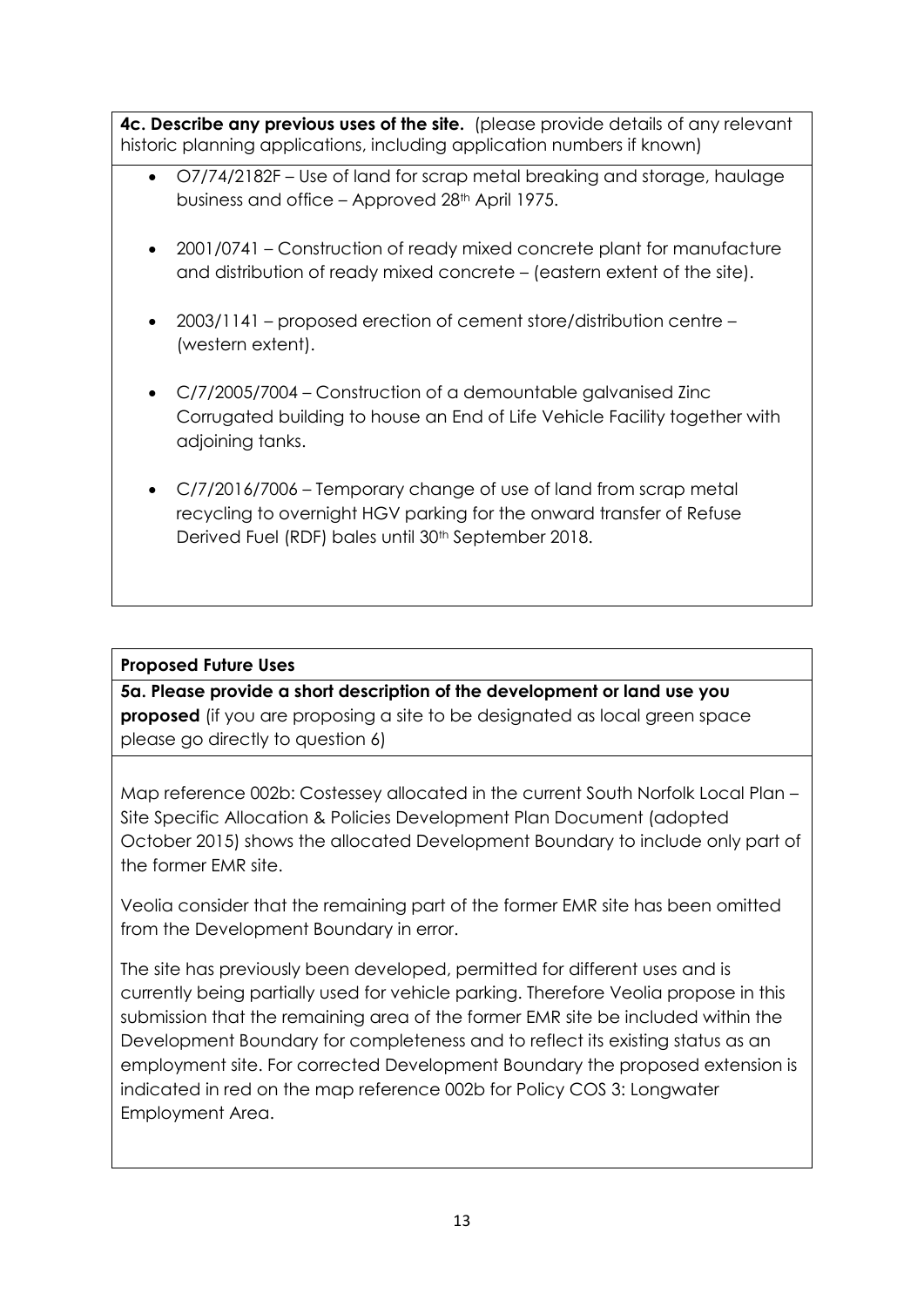|                                             | 5b. Which of the following use or uses are you proposing?                    |                      |                                                                                     |
|---------------------------------------------|------------------------------------------------------------------------------|----------------------|-------------------------------------------------------------------------------------|
| Market Housing                              | <b>Business and offices</b>                                                  | Recreation & Leisure |                                                                                     |
| Affordable Housing                          | General industrial                                                           | $\boxtimes$          | Community Use                                                                       |
| <b>Residential Care Home</b>                | Storage & distribution                                                       | $\boxtimes$          | Public Open Space                                                                   |
| Gypsy and Traveller<br>Pitches              | Tourism                                                                      |                      | Other (Please Specify)                                                              |
| As existing.                                | houses and proposed floorspace of commercial buildings etc.                  |                      | 5c. Please provide further details of your proposal, including details on number of |
|                                             |                                                                              |                      | 5d. Please describe any benefits to the Local Area that the development of the site |
| could provide.                              |                                                                              |                      |                                                                                     |
| provides clarity on the future of the area. | Provides more accurate reflection of the developed area in this location and |                      |                                                                                     |

### **Local Green Space**

If you are proposed a site to be designated as Local Green Space please complete the following questions. These questions do not need to be completed if you are not proposing a site as Local Green Space. Please consult the guidance notes for an explanation of Local Green Space Designations.

#### **6a.Which community would the site serve and how would the designation of the site benefit that community.**

N/A

**6b. Please describe why you consider the site to be of particular local significance e.g. recreational value, tranquillity or richness in wildlife.**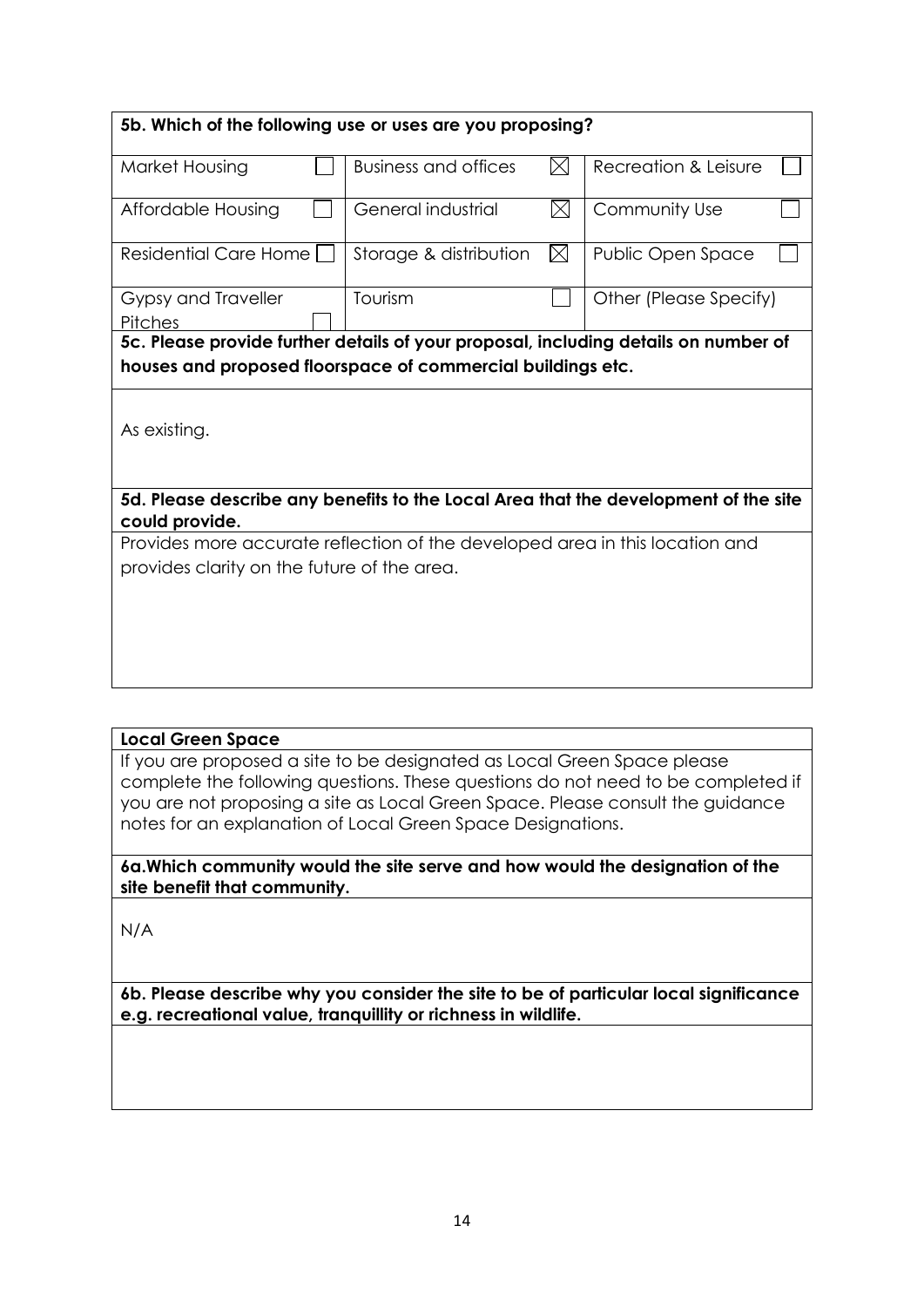#### **Site Features and Constraints**

Are there any features of the site or limitations that may constrain development on this site (please give details)?

**7a. Site Access:** Is there a current means of access to the site from the public highway, does this access need to be improved before development can take place and are there any public rights of way that cross or adjoin the site?

Access is from Ernest Gage Avenue.

**7b. Topography:** Are there any slopes or significant changes of in levels that could affect the development of the site?

N/A

**7c. Ground Conditions:** Are ground conditions on the site stable? Are there potential ground contamination issues?

No known contamination issues.

**7d. Flood Risk:** Is the site liable to river, ground water or surface water flooding and if so what is the nature, source and frequency of the flooding? N/A

**7e. Legal Issues:** Is there land in third party ownership, or access rights, which must be acquired to develop the site, do any restrictive covenants exist, are there any existing tenancies?

N/A

**7f. Environmental Issues:** Is the site located next to a watercourse or mature woodland, are there any significant trees or hedgerows crossing or bordering the site are there any known features of ecological or geological importance on or adjacent to the site?

Leylandii hedge to S boundary.

**7g. Heritage Issues:** Are there any listed buildings, Conservation Areas, Historic Parklands or Schedules Monuments on the site or nearby? If so, how might the site's development affect them?

No

**7h. Neighbouring Uses:** What are the neighbouring uses and will either the proposed use or neighbouring uses have any implications?

Neighbouring uses include industrial, commercial and sui generis waste management uses.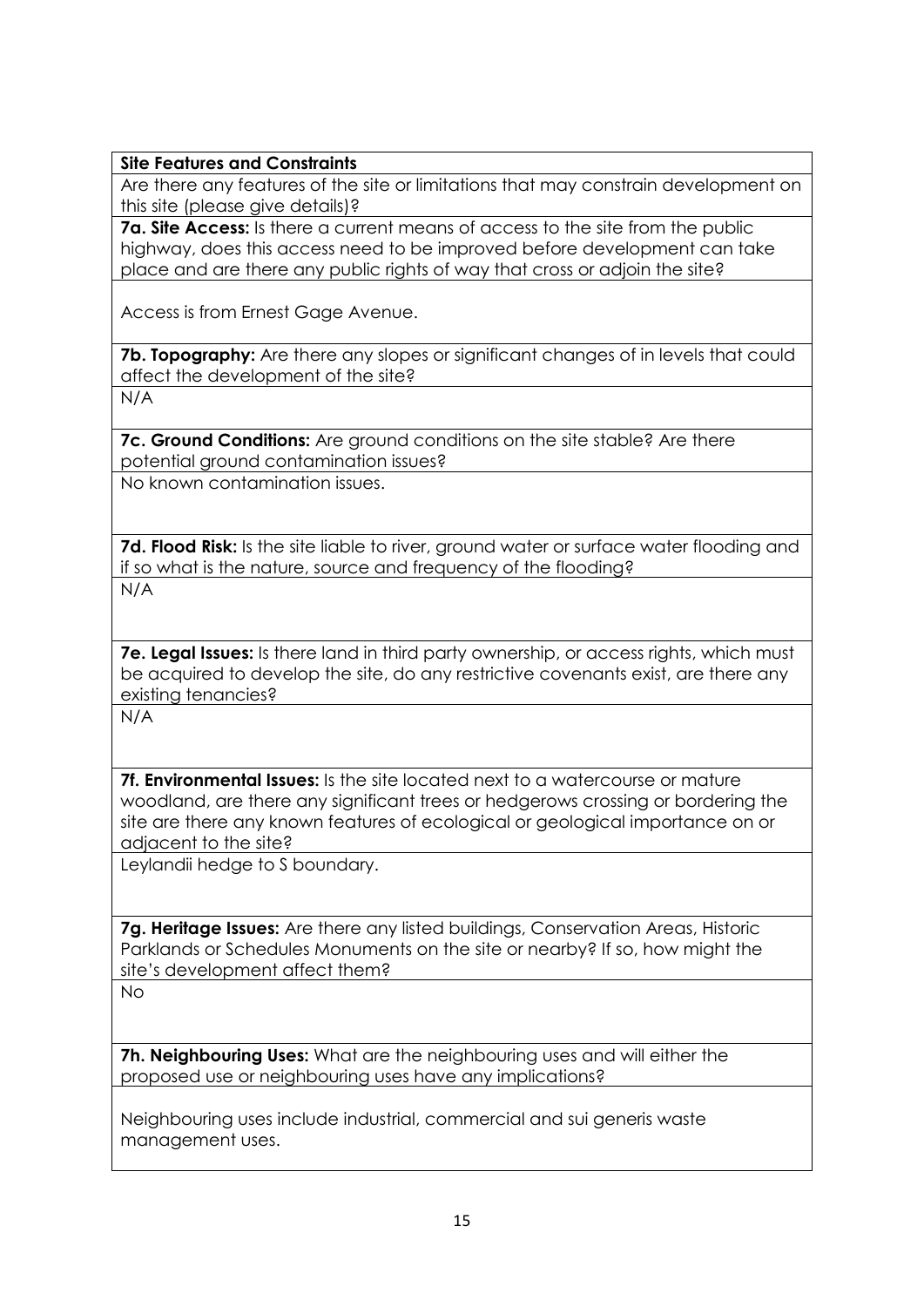**7i. Existing uses and Buildings:** are there any existing buildings or uses that need to be relocated before the site can be developed. N/A

**7j. Other**: (please specify):

**Utilities**

**8a. Which of the following are likely to be readily available to service the site and enable its development? Please provide details where possible.**

|                                                                                    | Yes | <b>No</b> | Unsure |
|------------------------------------------------------------------------------------|-----|-----------|--------|
| Mains water supply                                                                 |     |           |        |
| Mains sewerage                                                                     |     |           |        |
| Electricity supply                                                                 |     |           |        |
| Gas supply                                                                         |     |           |        |
| Public highway                                                                     |     |           |        |
| <b>Broadband internet</b>                                                          |     |           |        |
| Other (please specify):                                                            |     |           |        |
| 8b. Please provide any further information on the utilities available on the site: |     |           |        |
| All necessary services available at site.                                          |     |           |        |
|                                                                                    |     |           |        |
|                                                                                    |     |           |        |

| <b>Availability</b>                                                                                    |  |
|--------------------------------------------------------------------------------------------------------|--|
| 9a. Please indicate when the site could be made available for the land use or<br>development proposed. |  |
|                                                                                                        |  |
| Immediately                                                                                            |  |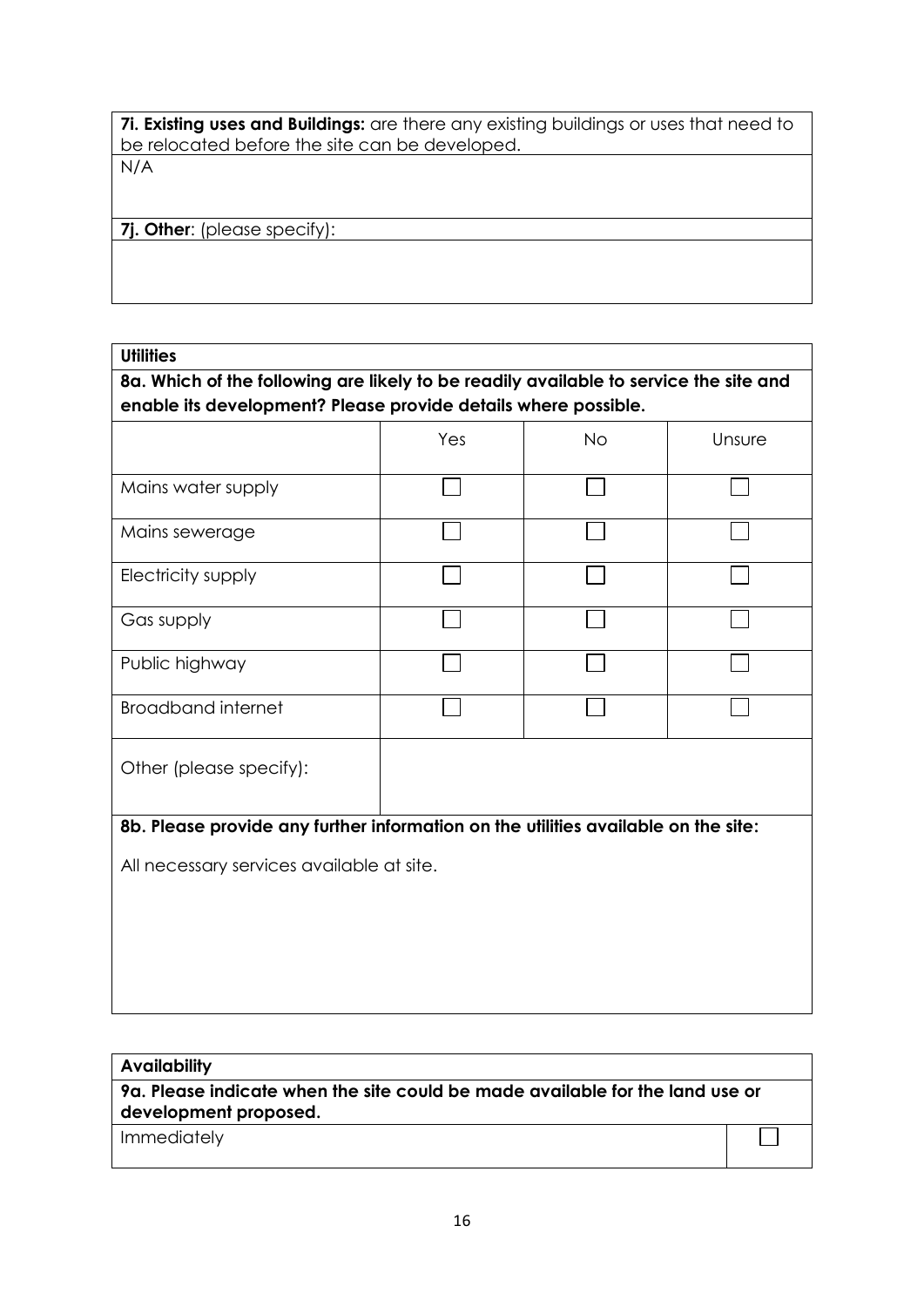| 1 to 5 years (by April 2021)                        |  |
|-----------------------------------------------------|--|
| 5 - 10 years (between April 2021 and 2026)          |  |
| 10 – 15 years (between April 2026 and 2031)         |  |
| 15 - 20 years (between April 2031 and 2036)         |  |
| 9b. Please give reasons for the answer given above. |  |
| Site already has benefit of planning permissions.   |  |

# **Market Interest**

**10. Please choose the most appropriate category below to indicate what level of market interest there is/has been in the site. Please include relevant dates in the comments section.**

|                           | Yes | Comments |
|---------------------------|-----|----------|
|                           |     |          |
| Site is owned by a        |     |          |
| developer/promoter        |     |          |
| Site is under option to a |     |          |
| developer/promoter        |     |          |
| Enquiries received        |     |          |
| Site is being marketed    |     |          |
| None                      |     |          |
| Not known                 |     |          |

| <b>Delivery</b>                                                                      |  |  |
|--------------------------------------------------------------------------------------|--|--|
| 11a. Please indicate when you anticipate the proposed development could be<br>begun. |  |  |
| Up to 5 years (by April 2021)                                                        |  |  |
| 5 - 10 years (between April 2021 and 2026)                                           |  |  |
| 10 – 15 years (between April 2026 and 2031)                                          |  |  |
| 15 - 20 years (between April 2031 and 2036)                                          |  |  |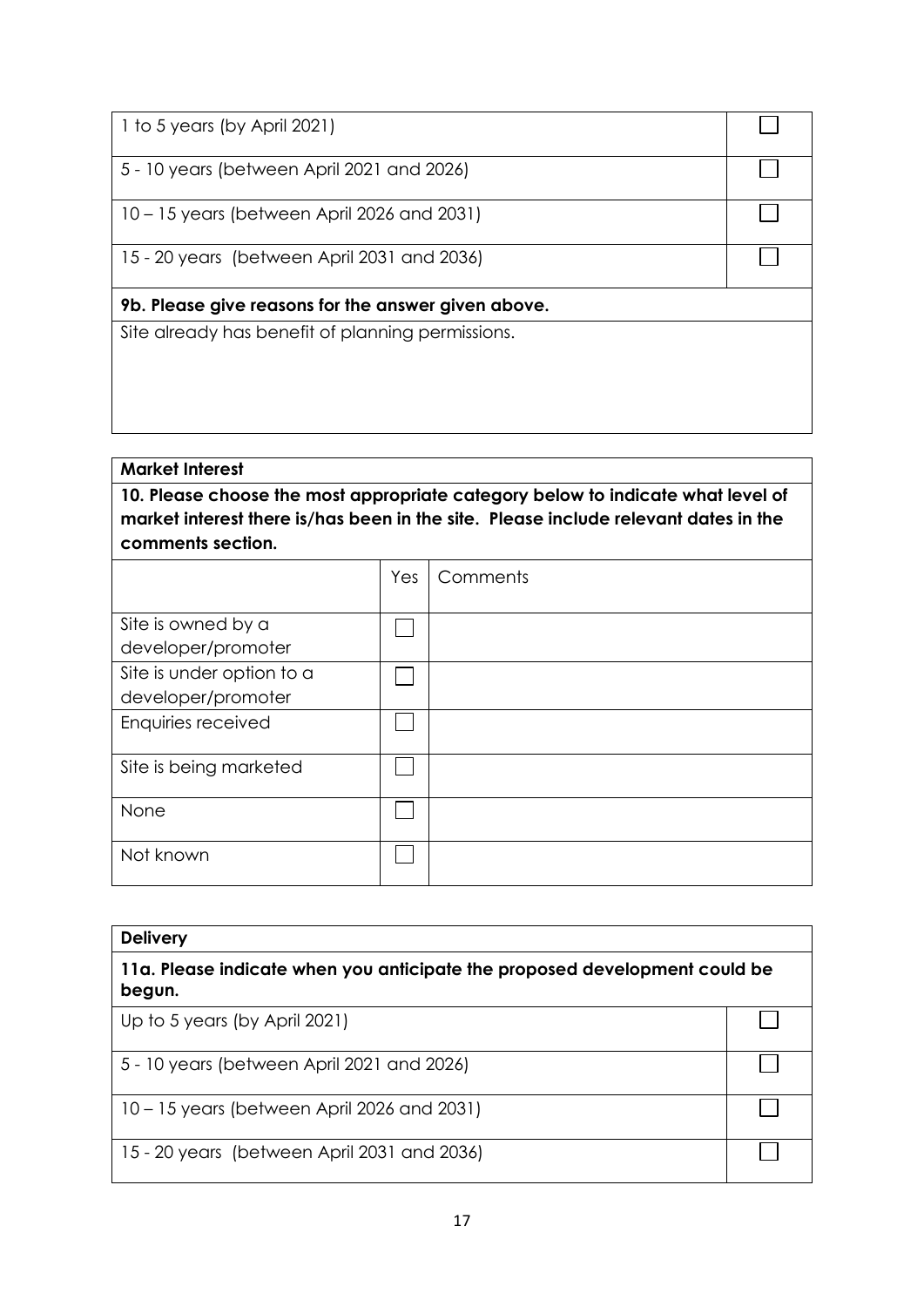| 11b. Once started, how many years do you think it would take to complete the<br>proposed development (if known)? |
|------------------------------------------------------------------------------------------------------------------|
| N/A                                                                                                              |

| <b>Viability</b>                                                                                                                                                                                                                                                                                                                                                                                                                              |     |           |        |  |  |
|-----------------------------------------------------------------------------------------------------------------------------------------------------------------------------------------------------------------------------------------------------------------------------------------------------------------------------------------------------------------------------------------------------------------------------------------------|-----|-----------|--------|--|--|
| 12a. You acknowledge that there are likely to be policy requirements<br>and Community Infrastructure Levy (CIL) costs to be met which will be in<br>addition to the other development costs of the site (depending on the<br>type and scale of land use proposed). These requirements are likely to<br>include but are not limited to: Affordable Housing; Sports Pitches &<br><b>Children's Play Space and Community Infrastructure Levy</b> |     |           |        |  |  |
|                                                                                                                                                                                                                                                                                                                                                                                                                                               | Yes | <b>No</b> | Unsure |  |  |
| 12b. Do you know if there are there any abnormal<br>costs that could affect the viability of the site e.g.<br>infrastructure, demolition or ground conditions?                                                                                                                                                                                                                                                                                |     |           |        |  |  |
| 12c. If there are abnormal costs associated with the site please provide details:                                                                                                                                                                                                                                                                                                                                                             |     |           |        |  |  |
| 12d. Do you consider that the site is currently viable<br>for its proposed use taking into account any and all<br>current planning policy and CIL considerations and<br>other abnormal development costs associated with<br>the site?                                                                                                                                                                                                         |     |           |        |  |  |
| 12e. Please attach any viability assessment or development appraisal you have<br>undertaken for the site, or any other evidence you consider helps demonstrate the<br>viability of the site.                                                                                                                                                                                                                                                  |     |           |        |  |  |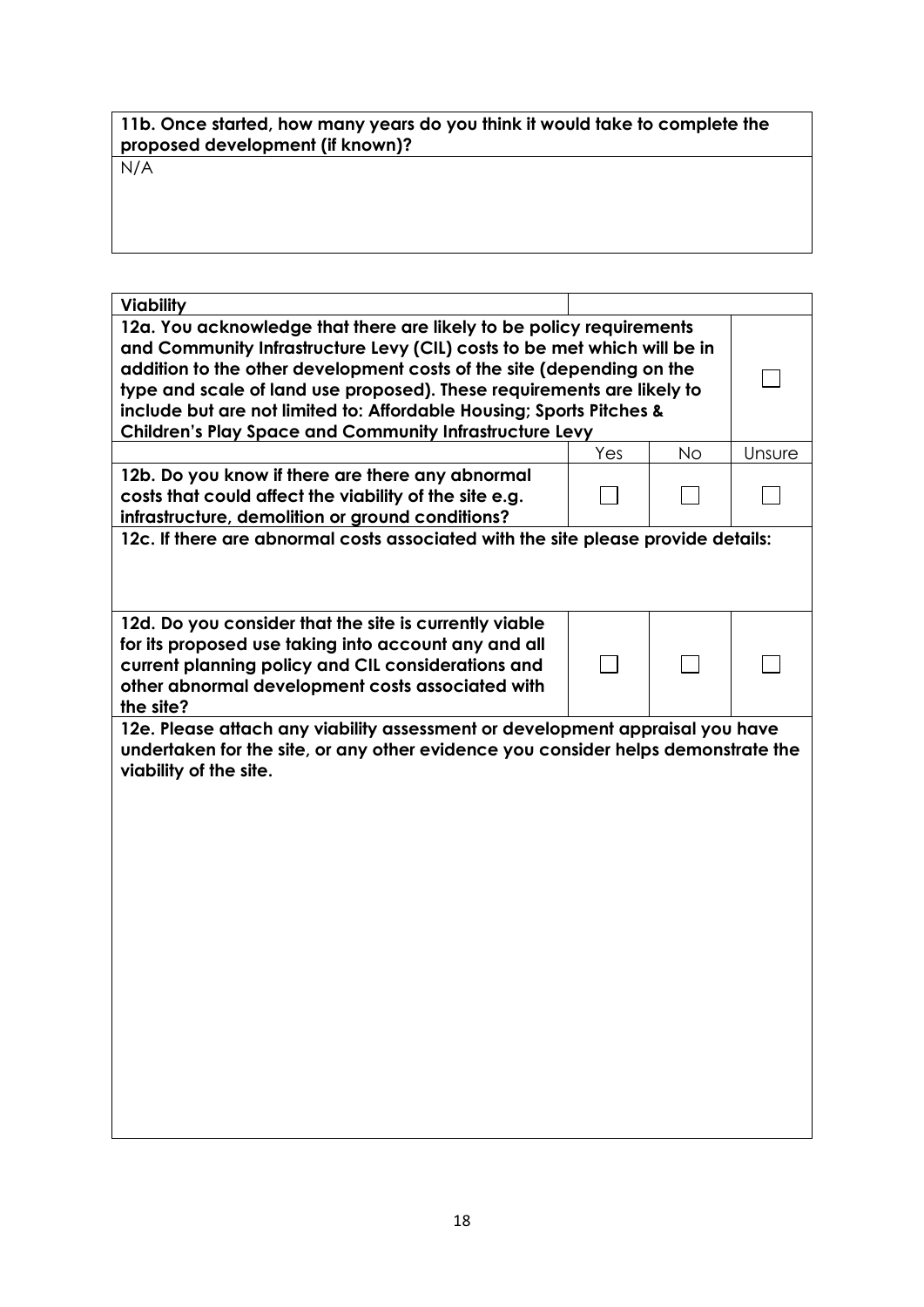**Other Relevant Information**

**13. Please use the space below to for additional information or further explanations on any of the topics covered in this form**

The purpose of this representation is to clarify the correct development boundary and correct an obvious error in the existing adopted plan.

| <b>Check List</b>                                                |  |
|------------------------------------------------------------------|--|
| <b>Your Details</b>                                              |  |
| Site Details (including site location plan)                      |  |
| Site Ownership                                                   |  |
| <b>Current and Historic Land Uses</b>                            |  |
| <b>Proposed Future Uses</b>                                      |  |
| Local Green Space (Only to be completed for proposed Local Green |  |
| <b>Space Designations)</b>                                       |  |
| Site Features and Constraints                                    |  |
| <b>Utilities</b>                                                 |  |
| Availability                                                     |  |
| Market Interest                                                  |  |
| <b>Delivery</b>                                                  |  |
| Viability                                                        |  |
| Other Relevant Information                                       |  |
| Declaration                                                      |  |

| 14. Declaration    |  |
|--------------------|--|
| I understand that: |  |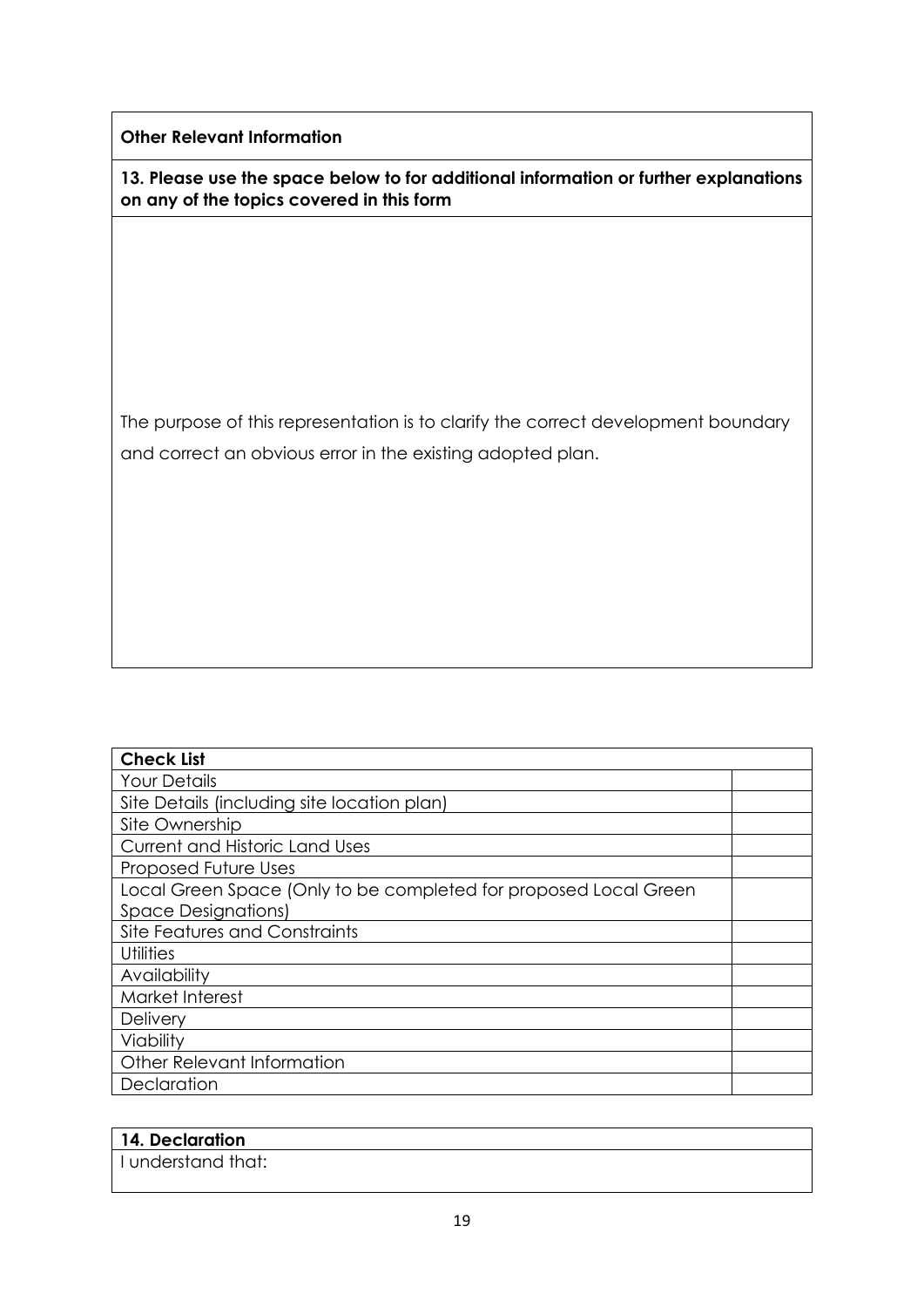Data Protection and Freedom of Information

The Data Controller of this information under the Data Protection Act 1998 will be Norfolk County Council, which will hold the data on behalf of Broadland District Council, Norwich City Council and South Norfolk District Council. The purposes of collecting this data are:

- to assist in the preparation of the Greater Norwich Local Plan
- to contact you, if necessary, regarding the answers given in your form
- to evaluate the develop-ent potential of the submitted site for the uses proposed within the form

#### **Disclaimer**

The Site Submission response forms received as part of the Greater Norwich Local Plan Regulation 18 Consultation will be published and made available for public viewing. By submitting this form you are consenting to the details about you and your individual sites being stored by Norfolk County Council, and the details being published for consultation purposes. Any information you consider to be confidential is clearly marked in the submitted response form and you have confirmed with the Council(s) in advance that such information can be kept confidential as instructed in the Greater Norwich Local Plan: Regulation 18 "Growth Options" Consultation - Site Submission Guidance Notes.

I agree that the details within this form can be held by Norfolk County Council and that those details can be shared with Broadland District Council, Norwich City Council and South Norfolk District Council for the purposes specified in this declaration.

| Name Belinder Gill | Date 22nd March 2018 |
|--------------------|----------------------|
|                    |                      |